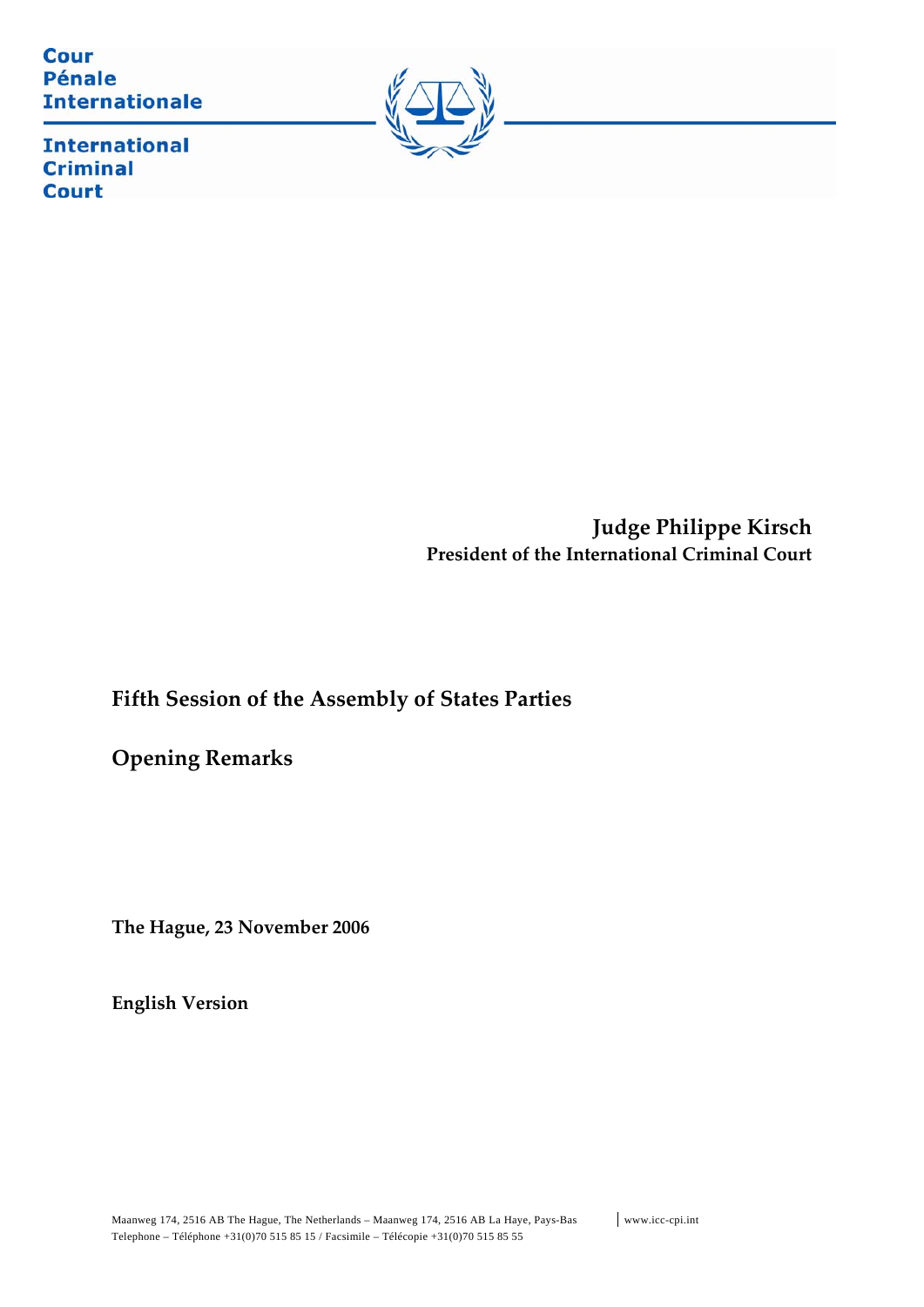Thank you Mr. President. Excellencies, Distinguished delegates, Ladies and gentlemen,

It is my pleasure to address you on the occasion of the fifth session of the Assembly of States Parties to the Rome Statute. The annual sessions of the Assembly provide the possibility for States to discuss the Court and its role and direction in broad terms. The Court welcomes the inclusion of a general debate on the agenda of the Assembly and looks forward to your discussions with interest as a source of important feedback for the Court.

In my remarks I would like to speak about:

- First, the Court's activities.
- Second, the role and impact of the Court,
- Third, the importance of cooperation,
- Fourth, the broader system of international justice, and
- Finally, some specific issues before this session of the ASP.

#### I. The Court's Activities

I will start with the Court's activities since the Assembly last met in The Hague.

As you meet this week and next, on the other side of The Hague a hearing is taking place on the confirmation of charges against Mr. Thomas Lubanga Dyilo. This is a historic moment for the Court. These are the first ever proceedings at the ICC against a charged person. Many of the innovations adopted by States in the Rome Statute are now being put into practice. A Pre‐Trial Chamber is determining whether or not to confirm the charges before trial. Victims are participating directly in the proceedings through their legal representatives. Should the charges be confirmed, a trial would start next year.

Over the past year, judicial proceedings have been conducted before the Pre‐Trial and the Appeals Chambers. The Chambers have addressed for the first time fundamental issues such as the system for disclosure of evidence, the modalities of victims' participation and the respective roles of the Pre‐Trial and Appeals Chambers. The decisions of the Chambers on these issues can have far-reaching implications for the future conduct of proceedings. Resolving basic questions of law and practice can be time‐consuming in the short term, but as the Court goes through this process and completes full cycles of activities, its efficiency will increase over time. In the meantime, the Court is committed to reviewing its proceedings for ways to improve efficiency.

Many of the Court's activities take place in the field. The Court operates in circumstances very different from any other court or tribunal. The Court is active in situations of ongoing conflict, where crimes continue to be committed. Security is an omnipresent concern. On occasion, field presences have been temporarily reduced for security reasons. Missions to the field have been cancelled or postponed at the last minute. In addition, the Court faces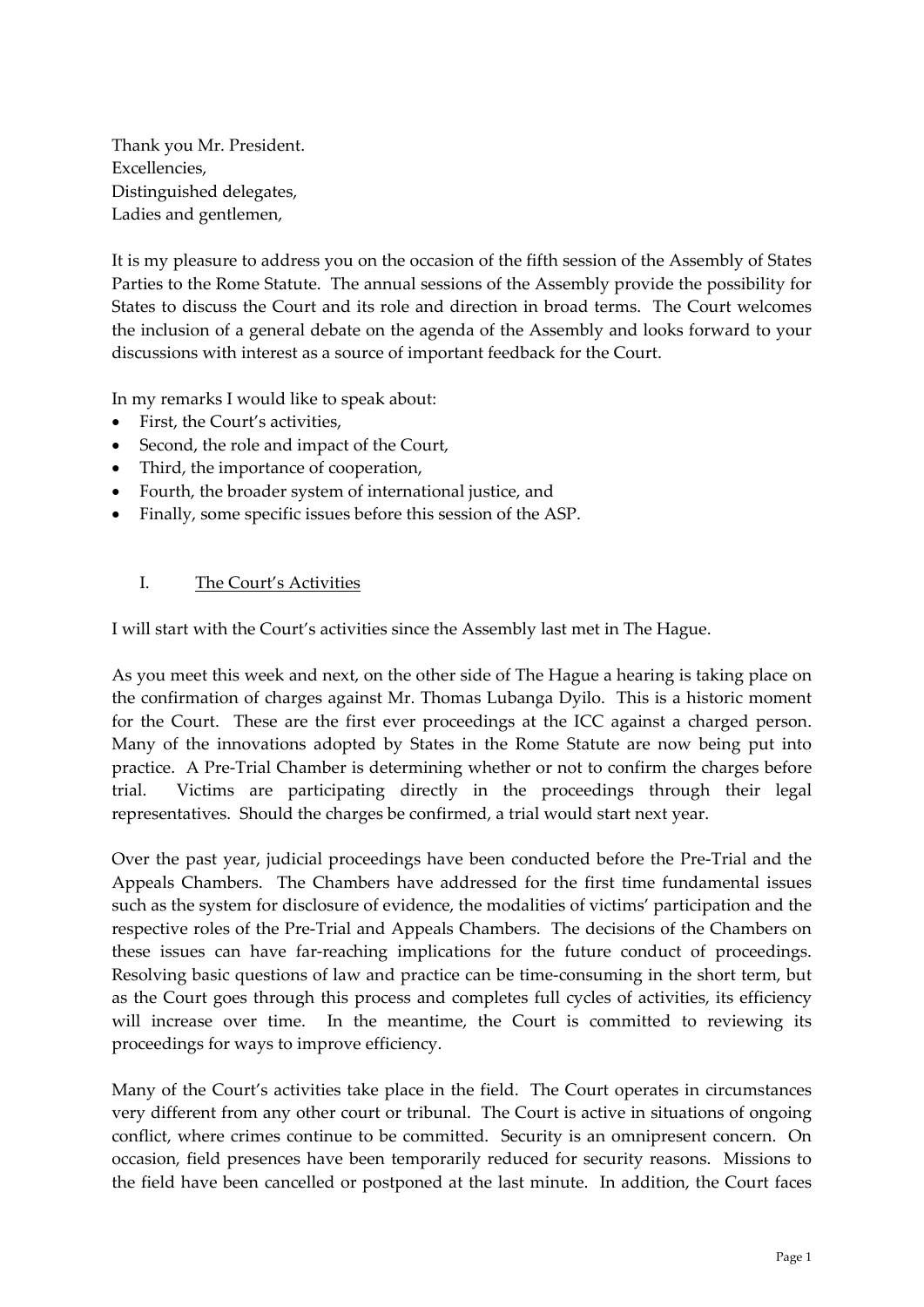significant logistical challenges. The regions where crimes occur are not necessarily easily accessible. In many areas, the Court interacts with victims, witnesses and others who may speak any one of a number of local languages. All of these factors can slow down field operations and in turn cause some delays in proceedings.

Over the past year, the Court has continued to devote considerable emphasis to ensuring an efficient, flexible and transparent administration. Earlier this year, the Court adopted the first-ever ICC Strategic Plan. This is a plan for the entire Court. The fundamental priorities in the Plan include ensuring the quality and effectiveness of the Court's core activities such as proceedings, outreach, securing cooperation and responsibilities towards participants. The Plan also sets out the Court's goal and objectives for becoming a model of public administration. The Court has begun implementing the Plan in different areas of activities. An outreach strategy and a prosecutorial strategy have been developed. In 2007, the Court will continue the implementation of the Plan. The focus will be on those areas where strategic direction is most needed. The Strategic Plan is an internal management tool. However, the Plan should enjoy the support of States Parties. The Court has conducted an initial dialogue with States and welcomes States' comments.

### II. The Role and Impact of the Court

I would like to turn now to the role and impact of the Court.

The assessment of the Court's achievements belongs to States. At this stage, and indeed at all times, it is important to continue to keep in mind the reasons why the Court was created. These reasons are set out in the preamble to the Rome Statute – to put an end to impunity for the most serious international crimes, to contribute to the prevention of these crimes, to address the threat such crimes pose to peace and security, to bring justice to victims and to guarantee lasting respect for and the enforcement of international criminal justice.

To achieve these aims, States created the Court as a strong, judicial institution. The Court's role is to carry out fair, credible and efficient judicial proceedings. By doing so, the Court – together with other actors – is expected to contribute to justice, accountability, and ultimately deterrence and peace.

The Court has not completed the first cycle of its activities. It is very early to develop a fully-formed view of the impact of the Court. Nonetheless, there increasingly are indications that the Court is making a difference: by deterring potential perpetrators, by providing hope to victims or by bringing about the conditions for peace. As I said earlier, the Court is operating in situations of ongoing conflict where crimes continue to be committed. This has created practical challenges which I described earlier, but at the same time, it has increased the potential for the Court to contribute to deterring ongoing crimes or fostering conditions for lasting peace in the short term.

The extent of the Court's impact depends on a number of factors. Experience has shown that one such factor is the capacity of the Court to conduct outreach. Local populations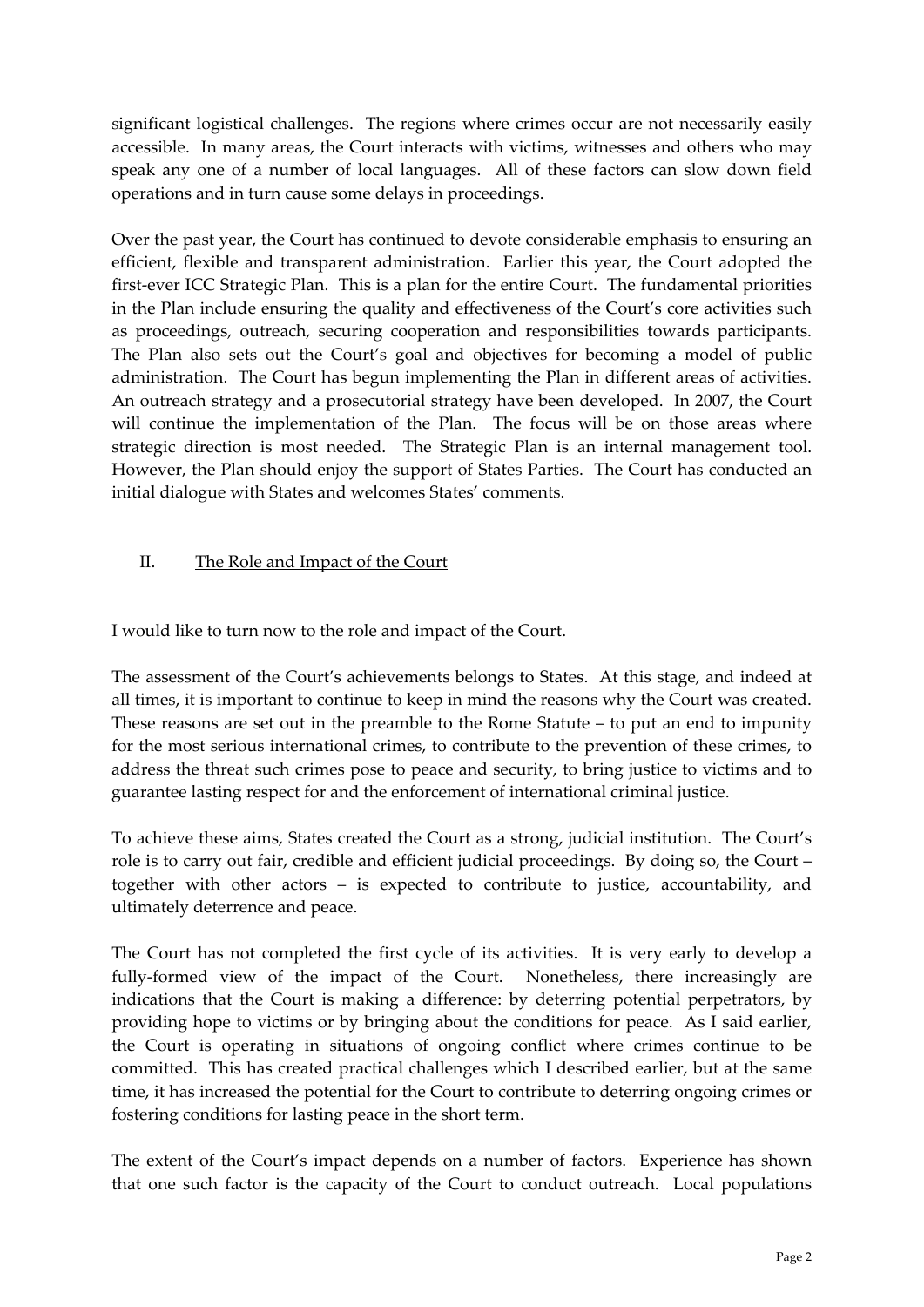affected by crimes must be able to see and to understand the Court and its activities. The Court has installed outreach teams in both the Democratic Republic of the Congo and Uganda. The Assembly has previously recognized the importance of outreach, and – subject to the Assembly's approval – the Court will increase its outreach resources and activities next year.

In the future, holding proceedings in or near areas where crimes have been committed may further the impact of the Court. The decision to hold proceedings locally belongs to the judges. The Court has not yet conducted its first trials in The Hague. Nonetheless, the Court is preparing for future proceedings to be held close to areas where crimes occurred. An estimate of the resources needed for local proceedings has been included in the 2007 budget. The Court will further develop options for local proceedings in the context of the Strategic Plan.

### III. The Importance of Cooperation

I would like to turn now to the importance of cooperation.

The continued support of States Parties is essential to achieving the aims underlying the Rome Statute.

In establishing the ICC, States set up a system designed on two pillars. The Court itself is the judicial pillar. The enforcement pillar belongs to States. In national systems, the two pillars are intertwined. Courts rely automatically on the enforcement powers of the State. In the case of the ICC, the two have been separated. The Court depends on the cooperation of States Parties. With the support and cooperation of States Parties, the Court will continue to be a strong, credible judicial institution.

Part 9 of the Rome Statute provides the legal framework for cooperation of States Parties with the Court. This Part provides a detailed list of the types of cooperation that the Court may request from States Parties. The Court has already made specific requests for cooperation in connection with the current situations on a number of instances. One of the most fundamental needs for cooperation is the arrest and surrender of persons. Without arrests, there will be no trials. Other forms of cooperation include providing evidence or assisting with logistics.

In the absence of specific requests, States that have not yet done so are invited to take a number of important and useful steps in ensuring cooperation. First, States should ensure that they have the necessary implementing legislation to comply with their obligation to cooperate under Part 9 of the Rome Statute. Second, States Parties – and non‐States Parties – should ratify the Agreement on Privileges and Immunities of the Court in order for the Court to be able to carry out its functions unimpeded on their territories and to allow the travel of victims and witnesses through their territories to the Court. Third, the Court relies on two types of cooperation agreements. The first are agreements on the relocation of witnesses. It is particularly useful for the Court to conclude relocation agreements with States where witnesses will be able to more easily adapt culturally. Most of the witnesses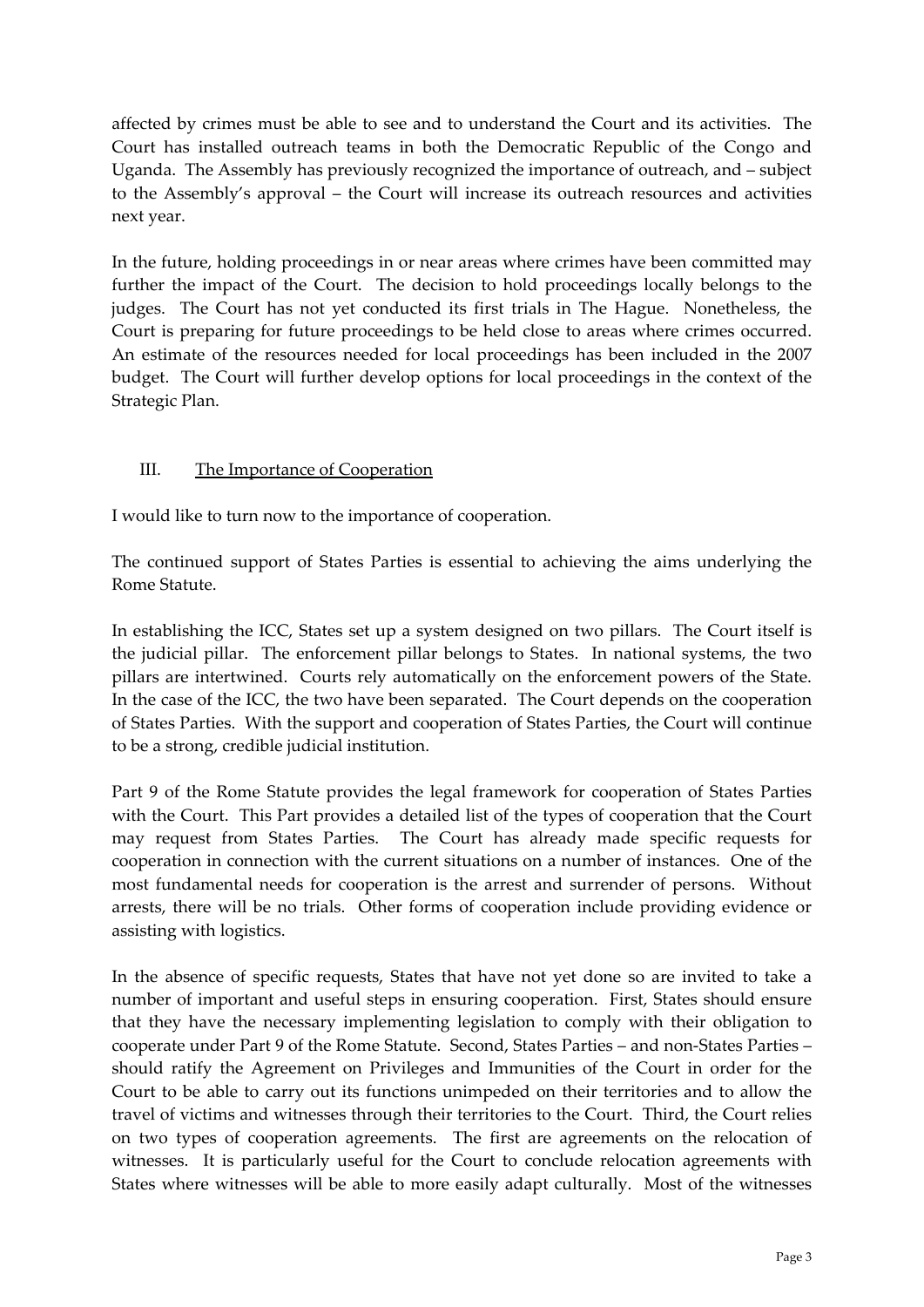will likely come from the countries where investigations occur. The other agreements are agreements which set out a general framework for the enforcement of sentences. So far one State has concluded such an agreement. The conclusion of more agreements is needed.

Cooperation is more easily attained when there is a climate of support for the mandate and work of the Court. The Court relies not only on the Ministries of Foreign Affairs of States Parties and their legal advisors. It also relies on other branches within Foreign Ministries as well as other Ministries. Understanding of and support for the Court throughout all the different arms of a State Party's government can greatly facilitate cooperation.

## IV. The Broader System of International Justice

I would like to turn now to the place of the Court within the broader system of international justice.

This system includes other international courts and tribunals such as the *ad hoc* tribunals and hybrid courts. Over the past year, interaction among these courts and tribunals has increased. The staff and elected officials of the ICC often met and shared experiences with their counterparts at the other institutions. Following the acceptance of the request from the Special Court for Sierra Leone by the States Parties, the ICC is providing facilities, services and support to enable the Special Court to carry out the trial of Charles Taylor in The Hague.

The system of international justice extends beyond courts and tribunals. It includes other actors whose work may overlap with the aims in the Rome Statute. There increasingly are discussions of the role of the ICC on issues such as transitional justice, the rule of law or peace negotiations. The ICC does not participate in these discussions. It is a purely judicial institution. However, the outcome of these discussions can have practical implications for cooperation with the Court – for example in the drafting of mandates of peace‐keeping or other missions which facilitate cooperation with the Court, or in the operational decisions taken by different actors. A full and accurate understanding of the ICC and of the States Parties' commitment to ending impunity will assist the operations of the Court.

The United Nations has played an important role in ensuring that the principle of accountability for serious international crimes is recognized as a fundamental principle in such settings. The Secretary‐General in particular has played a leading role throughout his tenure in building understanding of and support for the Court, including during his visit to the Court in April.

### V. Issues before the ASP

I would like now to address in general terms some issues before this session of the Assembly.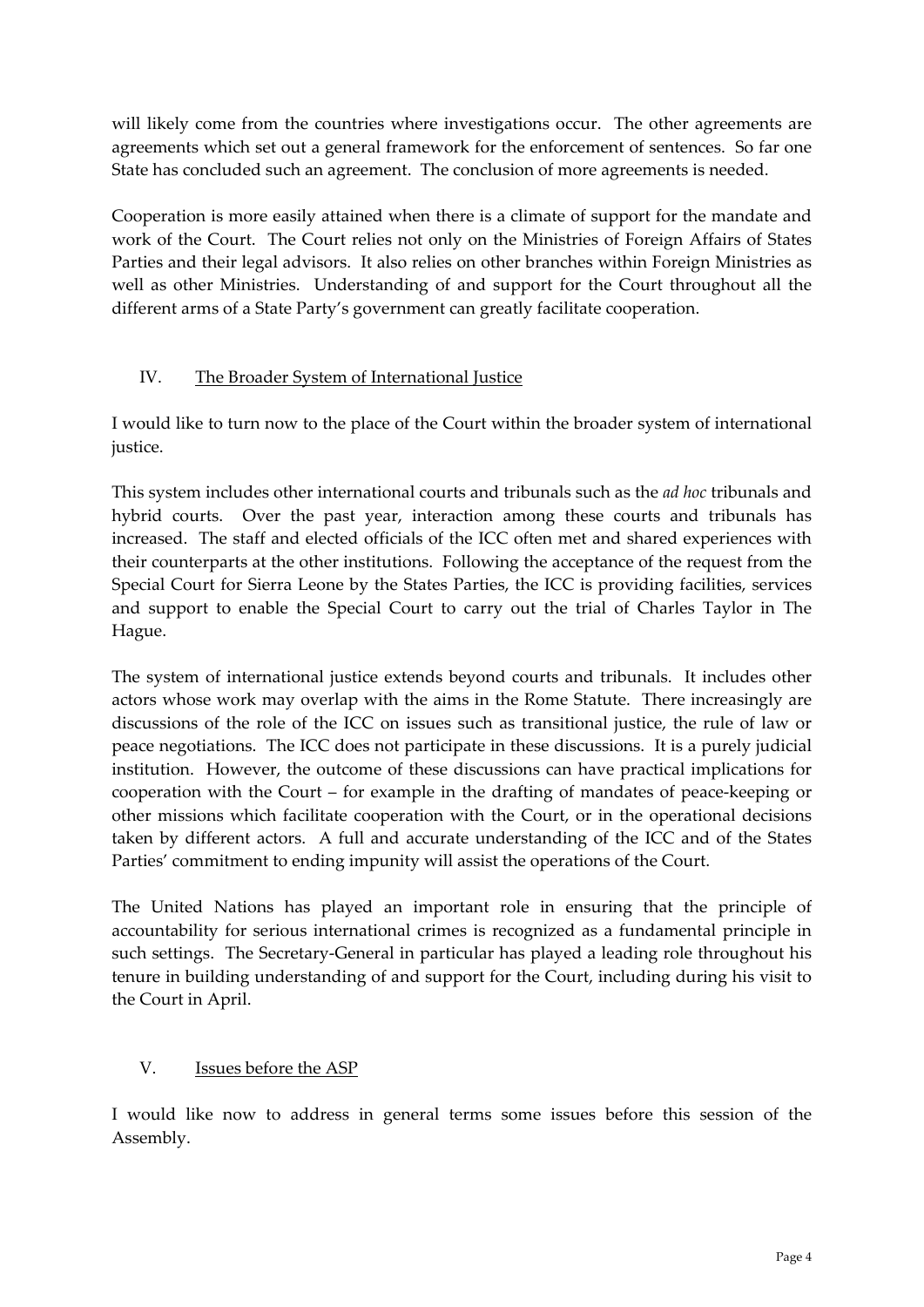The first issue is the proposed budget for 2007. The Court has limited budgetary requests to only those funds which are necessary for 2007. In the case of trials, for example, the determinant for requesting funds is the arrest and surrender of individuals. The budget therefore includes funds only for one trial in 2007. Should other persons be arrested by States and surrendered, the Court would rely on the contingency fund.

The increases over the previous budget are due primarily to existing obligations incurred in the 2006 budget or following decisions of the Assembly in 2005. These include for example the inflation rate or the pension of judges. New resources requested are due to operational needs such as field operations or outreach.

The Court presented the budget to the Committee on Budget and Finance. Consideration of the budget involves detailed issues requiring in‐depth discussion in a very limited timeframe. The Court will work with the Committee to strengthen our dialogue in order to ensure sufficient understanding by the Committee of the Court's positions. The Court is of the view that in some areas the recommendations of the Committee need to be reviewed in light of their potential impacts on essential functions. The Registrar will elaborate the Court's positions in more detail during your discussion of the budget.

The other issues before the Assembly which I would briefly mention are those pertaining to the host State. These include the headquarters agreement, the permanent premises and the interim premises.

With respect to the Headquarters Agreement, the Court and the host State sought a comprehensive solution to all issues necessary for the smooth and efficient functioning of the Court. The Court has submitted an agreed text to the Assembly which would enable the Court to efficiently discharge its responsibilities and to fulfil its purposes.

The Court is continuing its preparations for the permanent premises. Earlier this year, the Court reorganized its internal governance arrangements regarding the premises. The Court has begun developing a functional brief containing its core requirements for the premises. Next year, the Court will establish a Project Office to ensure the preparation and management of all tasks necessary for the development of the permanent premises.

The Court has regular contacts with the host State on the interim premises. The host State has identified a new possible solution to the Court's pressing interim premises needs. Assuming this solution could be ready as indicated, the Court still will need a short‐term solution to meet its immediate needs without further dispersing the Court's staff to additional locations.

The Registrar will elaborate further on the Headquarters Agreement and on the premises issues during this session.

### VI. Conclusion